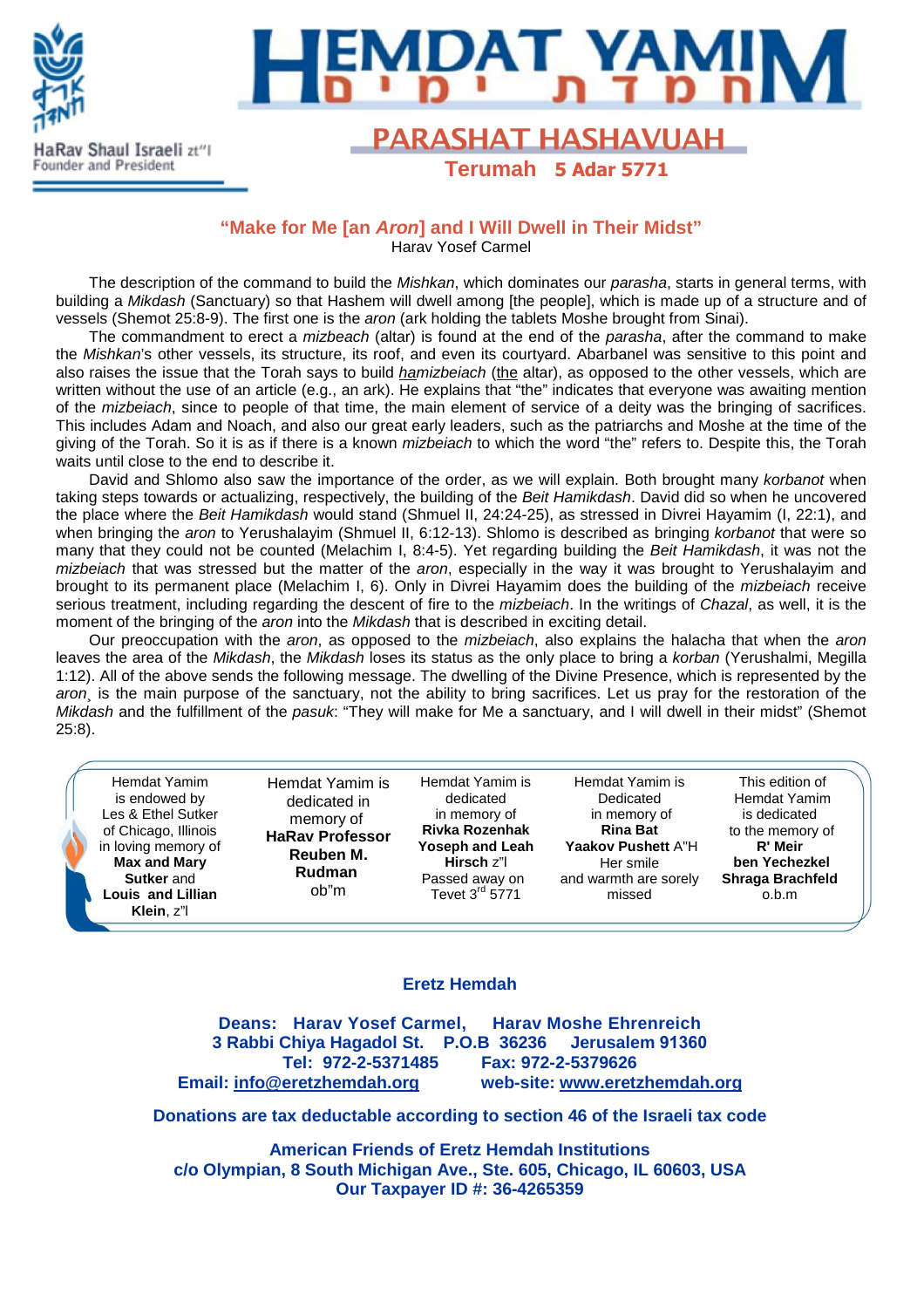



**Question:** May one get into a taxi on Motzaei Shabbat when the driver is a Jew who, in all likelihood, did not make Havdala, considering that it is forbidden to do melacha before Havdala?

**Answer:** The gemara (Shabbat 150a) tells of one who wanted to chop wood after Shabbat before Havdala and was allowed to do so only after reciting an informal *Havdala* (which we call *Hamavdil*). We accept the opinion that this declaration, that Hashem has distinguished between holy and mundane days, is recited without Hashem's Name (Shulchan Aruch, Orach Chayim 299:10). In any case, it is agreed that before some form of Havdala (full, in Ma'ariv, or Hamavdil) it is forbidden to do melacha. Therefore, you are, arguably, aiding one in transgressing, which is forbidden under the general category of lifnei iver (see Vayikra 19:14).

First we should note that the Rama (ad loc.) cites the opinion of Rabbeinu Yerucham that some melachot (e.g., lighting a flame and carrying) are permitted, and only more "complete" *melachot* are forbidden (e.g., weaving and writing). While the Rama prefers the stringent opinion, one would not be forbidden to enter a taxi if its driver is acting in a manner that is permitted according to a legitimate opinion. The Tzitz Eliezer (XI, 34) assumes that driving a car is the more serious type of work, which even Rabbeinu Yerucham forbids. This is not obvious, as the Taz (ad loc. 9) says that it depends if a person often will do it as a matter of course on Motzaei Shabbat, and many people drive on a regular basis after Shabbat (sometimes starting with returning from shul). Perhaps he is bothered by the taxi's professional context.

The major discussion is about the nature of the prohibition of *melacha* before Havdala. Is it that the prohibitions of Shabbat continue until one ends them (similar to the fact that one can start Shabbat with a declaration on late Friday afternoon)? Or is it a separate matter that since there is a *mitzva* to honor Shabbat as it leaves with Havdala, it is wrong to commence work before doing so. Rashi (Shabbat 150a) and Rabbeinu Yerucham (see Taz, ibid.) seem to take the latter approach, and there are indications from the *gemara* that this is the correct outlook (see Divrei Yehoshua II, 108).

If it is a problem of postponing the *mitzva* and not transgressing a more standard *aveira*, then we have strong room for leniency. On a simple level, there are many sources that indicate that *lifnei iver* does not apply when the problem is somewhat weak or indirect (the gist of Shulchan Shlomo 299:15, in the name of Rav S.Z. Auerbach). Below we will cite a strengthened version of this idea. The Tzitz Eliezer adds an interesting twist. If the problem is the delay of the mitzva, then it does not apply to one who has no intention of doing the mitzva at all. He reasons that if we did not make that assumption, it would be forbidden at many times of day to feed non-*daveners* (even if they will make berachot) because it is forbidden to eat before tefilla. This observation could be reconciled according to Rav Auerbach's observation as well.

Rav Shternbach (Teshuvot V'hanhagot II, 161) prefers the approach that there is a continued Shabbat prohibition. Yet, he says that *lifnei iver* does not apply because the taxi driver is continuing to do the same *melachot* that he was doing previously (this would not apply to a car service that works only when called). [Further development of the concept of lifnei iver on the Torah and rabbinic levels is beyond our scope]. The problem of the continued melacha approach may also be removed or mitigated by the practice of some (see Shemirat Shabbat K'hilchata, op. cit.) to get the driver to say "Shavua tov," which might indicate his interest that Shabbat no longer be with him. that it is permitted. We will discuss several explanations as to why.

For one or more of the reasons above, it should not be surprising that several poskim say (see Shemirat Shabbat K'hilchata 59:8) and standard practice is we think that one may call, hail, or get into a taxi with one who did not recite any form of Havdala.

### **"Living the Halachic Process***"*

We proudly announce the publication of our second book in English.  **"Living the Halachic Process volume II"** a selection of answers to questions from our Ask the Rabbi project. A companion CD containing source sheets for the questions is also available. In honor of the book's debut, we offer it at the special rate of \$25 **Special offer**: buy both volumes for the price of \$40.

> **Contact us at info@eretzhemdah.org** Have a question?..... e-mail us at **info@eretzhemdah.org**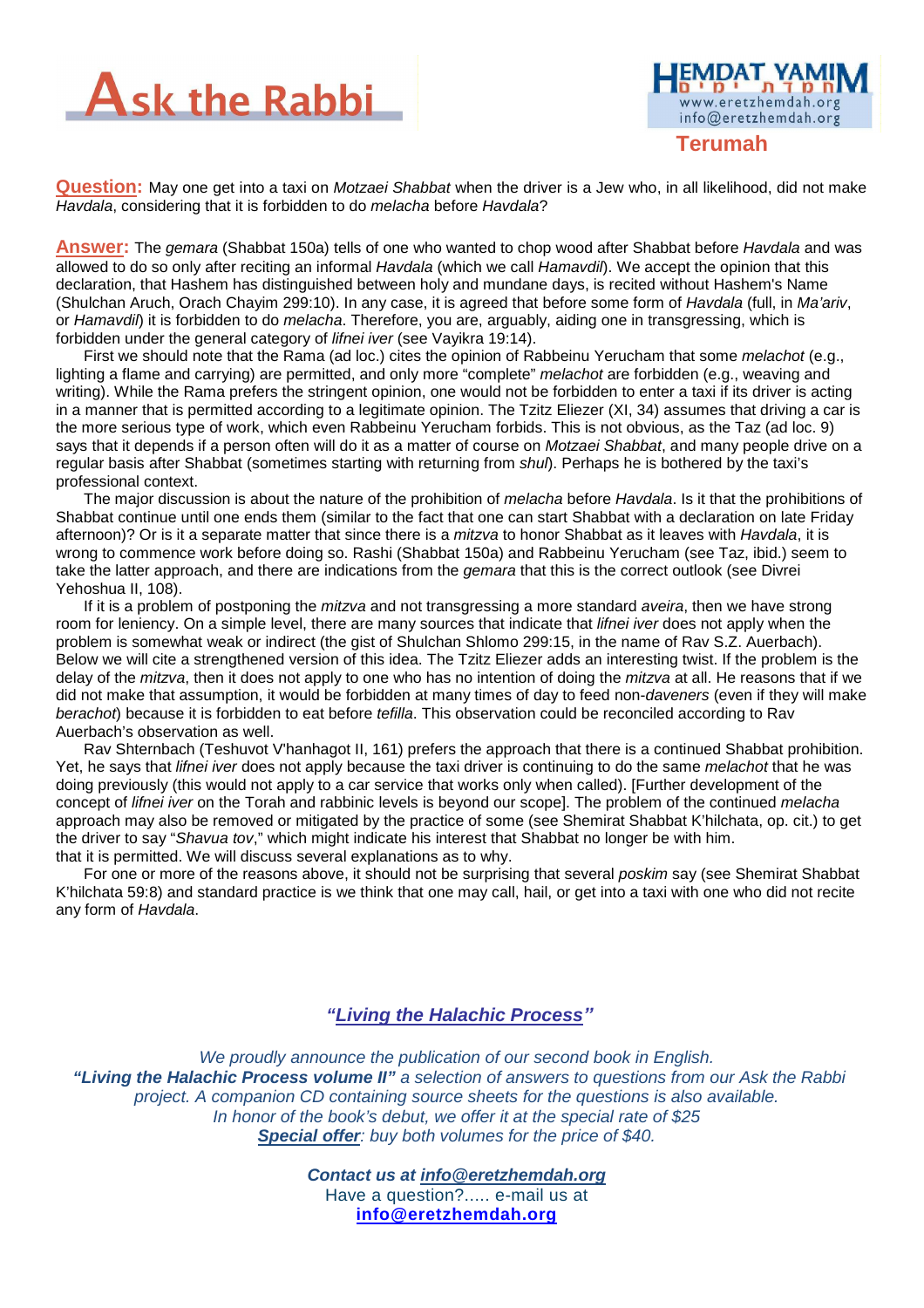



**Terumah**

## **To Contemplate the Action or the One Who Acts**

(condensed from Ein Ayah, Berachot 6: 18, 21)

**Gemara:** What does he say [as the *beracha* for bread]? "... hamotzi lechem min haaretz (the One who took out bread from the land." Rabbi Nechemia says: "... motzi ... (who took out ...). Rava explained: regarding motzi, everyone agrees that it means that He took out (Rashi – we require the *beracha* to be in the past, for Hashem already took this bread out of the land)... The halacha is to say "... hamotzi lechem min haaretz," for we accept the opinion of the Rabbis, who say that hamotzi also refers to the past.

**Ein Ayah:** There are two possible ways to contemplate the greatness of Hashem in a manner that will bring a person to true love and awe of Him. One is to look in a scientific way at His complete actions, which are arranged in wisdom, kindness, justice, and straightness.

The second way is by having the scientific look lead to an emotional look, so that one yearns to love Hashem and be in awe of His loftiness and glory. It is true that by taking a scientific look, one does not normally come to understand Hashem's essence. However, by allowing one's heart to imagine and one's spirit to desire, a coveting [of a connection] for the One who created all of these elements of nature can sprout forth.

The question is how a person should guide himself in this regard. Is it enough for a person to take an intellectual approach alone, allowing the internal excitement of the spirit to come on its own? Or, must he cognitively focus on the information with an eye toward creating a yearning for a connection to the very essence of Hashem's glory that is loftier than any knowledge. Such a feeling cannot be known or calculated because it is beyond any calculation.

This is the difference between "hamotzi" and "motzi." Motzi (who took out) relates to the One who acted only from the perspective of His action alone, without getting into His characteristics. This represents our being interested in recognizing the significance of the action alone (in this case, the development of the grain that was turned into bread). By saying hamotzi (the One who took out), with the letter ה serving as an article, we touch on the internal, emotional element of seeking out the glory of Hashem from the perspective of Hashem Himself who did the action. His actual glory is greater than all the grandeur we can picture by contemplating His actions alone. This understanding of the heart is an outcome of the internal light in the nature of the human spirit. It becomes activated when we remove the roadblocks that impede it, allowing it to naturally go up to its glorified place. This experience is referred to by such p'sukim as "My soul is thirsty for You; my flesh yearns for You" (Tehillim 63:2).

We accept the opinion that *hamotzi* also applies to the past, thus making it true to the simple, external meaning of the beracha, which is to thank Hashem for producing the grain. This is something that all people are able to relate to. Since one does not detract from this basic meaning, there is great gain to adding the ה, thereby arousing those who have wise hearts to contemplate the greatness of their Maker with as clear a view as they are capable of. In that way, they can jump from the action to the One who acted and from the past into the future.

### **Responsa B'mareh Habazak, Volumes I, II, III, IV, V and now VII:**

Answers to questions from Diaspora rabbis. The questions give expression to the unique situation that Jewish communities around the world are presently undergoing. The answers deal with a developing modern world in the way of "deracheha, darchei noam". The books deal with the four sections of the Shulchan Aruch, while aiming to also take into consideration the "fifth section" which makes the Torah a "Torah of life."

**Special Price:** 15\$ for one book or 7 volumes of Responsa Bemareh Habazak for \$90 (does not including shipping).